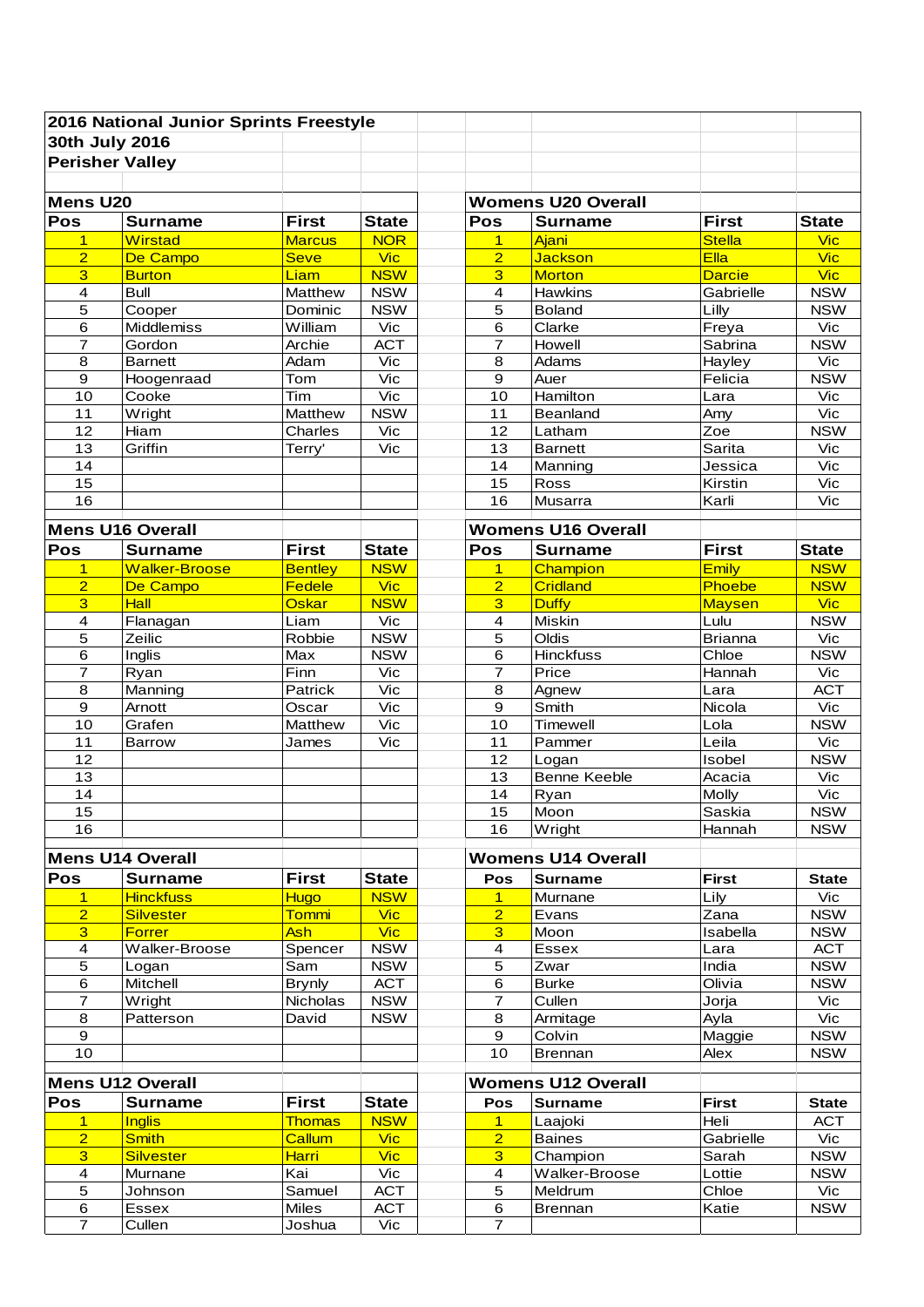| Race:                   | 2016 National Junior Sprints Freestyle |         |                |                 | <b>MENS U20</b>             |         |                |                |                            |         |                |                      |                                        |               |
|-------------------------|----------------------------------------|---------|----------------|-----------------|-----------------------------|---------|----------------|----------------|----------------------------|---------|----------------|----------------------|----------------------------------------|---------------|
|                         | Quarter - Finals                       |         |                |                 | <b>MENS U20 SEMI FINALS</b> |         |                |                | <b>MENS U20 OPEN FINAL</b> |         |                |                      |                                        |               |
| <b>Bib</b>              | <b>Surname</b>                         | First   | Pos            | SF <sub>1</sub> |                             |         |                | $\Lambda$      |                            |         |                |                      |                                        |               |
| Q1                      | Event 1                                |         |                | <b>Bib</b>      | Surname                     | First   | Pos            | Bib            | Surname                    | First   | Pos            |                      | 2016 National Junior Sprints Freestyle |               |
| - 1                     | Wirstad                                | Marcus  | -1             | $\mathbf{1}$    | Wirstad                     | Marcus  | $\mathbf{1}$   | $\overline{1}$ | Wirstad                    | Marcus  | $\overline{1}$ | <b>MENS U20</b>      |                                        |               |
| 8                       | Hoogenraad                             | Tom     | $\mathbf{3}$   |                 | 4 Bull                      | Matthew | $\overline{2}$ | $\mathbf{3}$   | Burton                     | Liam    | $\mathbf{3}$   | Pos                  | <b>Surname</b>                         | First         |
| 9                       | Gordon                                 | Archie  | $\overline{2}$ | 9               | Gordon                      | Archie  | $\overline{4}$ | $\overline{2}$ | De Campo                   | Seve    | $\overline{2}$ | $\blacktriangleleft$ | Wirstad                                | <b>Marcus</b> |
| 16                      |                                        |         |                | 5 <sub>5</sub>  | Cooper                      | Dominic | $\mathbf{3}$   | 4              | Bull                       | Matthew | $\overline{4}$ |                      | 2 De Campo                             | <b>Seve</b>   |
|                         |                                        |         |                |                 |                             |         |                |                |                            |         |                | 3 <sub>1</sub>       | Burton                                 | Liam          |
| Q2                      | Event 2                                |         |                | SF <sub>2</sub> |                             |         |                |                |                            |         |                | $\overline{4}$       | Bull                                   | Matthew       |
| 4                       | Bull                                   | Matthew | $\overline{1}$ | <b>Bib</b>      |                             |         | Pos            |                |                            |         |                | 5 <sub>5</sub>       | Cooper                                 | Dominic       |
| 5                       | Cooper                                 | Dominic | $\overline{2}$ | 3 <sup>1</sup>  | Burton                      | Liam    | $\overline{1}$ |                |                            |         |                | $6\overline{6}$      | Middlemiss                             | William       |
| 12                      | Neuhaus                                | Will    | <b>DNS</b>     | $\overline{2}$  | De Campo                    | Seve    | $\overline{2}$ |                |                            |         |                | $\overline{7}$       | Gordon                                 | Archie        |
| 13                      | Wright                                 | Matthew | $\mathbf{3}$   | 11              | Barnett                     | Adam    | $\overline{4}$ |                |                            |         |                | 8                    | <b>Barnett</b>                         | Adam          |
|                         |                                        |         |                | $\overline{7}$  | Middlemiss                  | William | $\mathbf{3}$   |                |                            |         |                | 9                    | Hoogenraad                             | Tom           |
| Q3                      | <b>Event 3</b>                         |         |                |                 |                             |         |                |                |                            |         |                | 10 <sub>1</sub>      | Cooke                                  | Tim           |
| $\overline{\mathbf{3}}$ | <b>Burton</b>                          | Liam    | $\overline{1}$ |                 |                             |         |                |                |                            |         |                | 11                   | Wright                                 | Matthew       |
| $\boldsymbol{6}$        | Forrer                                 | Jarrah  | <b>DNS</b>     |                 |                             |         |                |                |                            |         |                | 12                   | Hiam                                   | Charles       |
| 11                      | <b>Barnett</b>                         | Adam    | $\overline{2}$ |                 |                             |         |                |                |                            |         |                | 13                   | Griffin                                | Terry'        |
| 14                      | Hiam                                   | Charles | 3              |                 |                             |         |                |                |                            |         |                | 14                   |                                        |               |
|                         |                                        |         |                |                 |                             |         |                |                |                            |         |                | 15                   |                                        |               |
| Q4                      | Event 4                                |         |                |                 |                             |         |                |                |                            |         |                | 16                   |                                        |               |
| $\overline{2}$          | De Campo                               | Seve    | $\overline{1}$ |                 |                             |         |                |                |                            |         |                | 17                   |                                        |               |
| $\overline{7}$          | Middlemiss                             | William | $\overline{2}$ |                 |                             |         |                |                |                            |         |                | 18                   |                                        |               |
| 10                      | Cooke                                  | Tim     | $\mathbf{3}$   |                 |                             |         |                |                |                            |         |                | 19                   |                                        |               |
| 15                      | Griffin                                | Terry'  | $\overline{4}$ |                 |                             |         |                |                |                            |         |                | $20\,$               |                                        |               |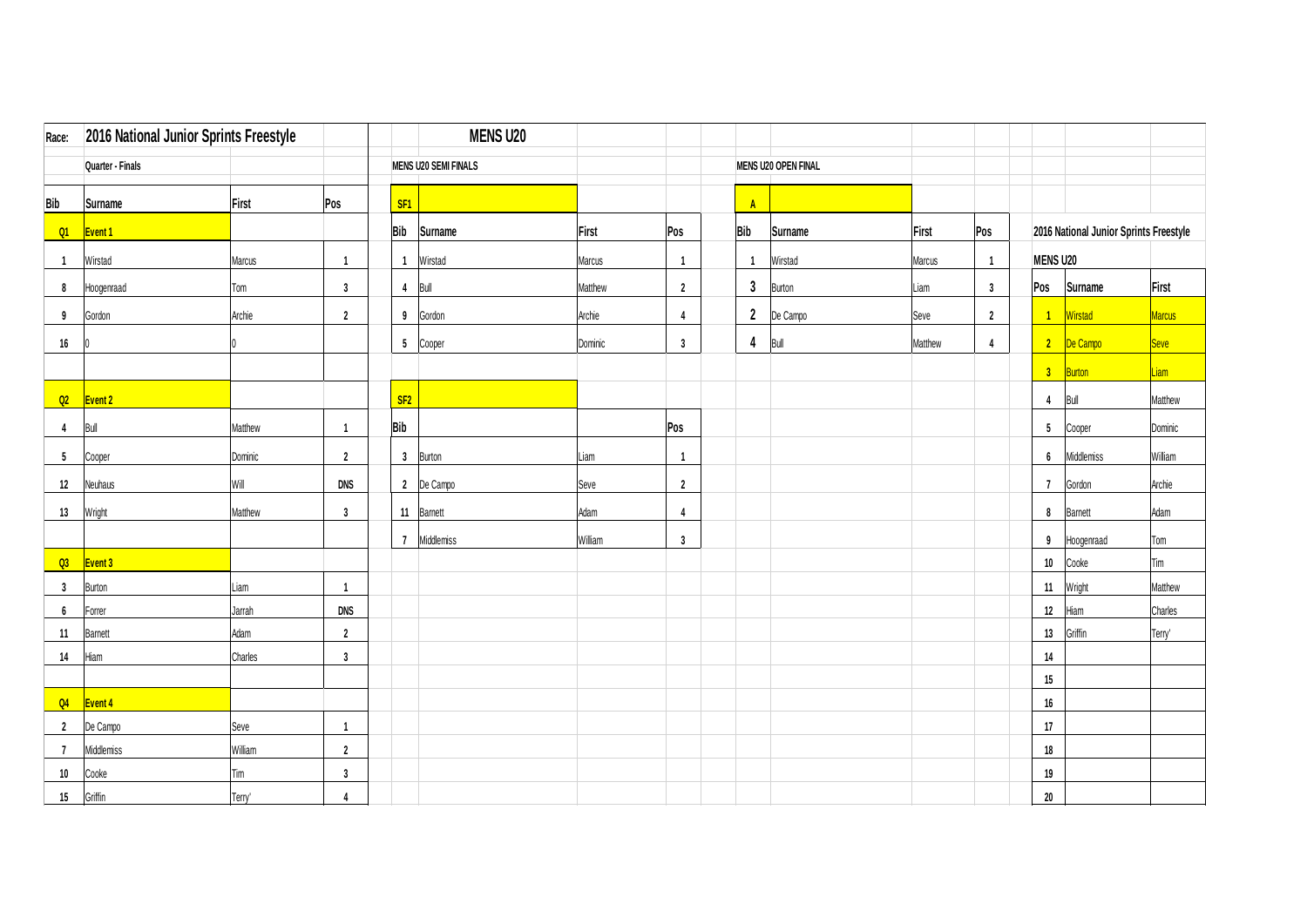|     |                    | 2016 National Junior Sprints Freestyle |                |                 | <b>WOMENS U20</b>            |           |                         |              |                         |           |                |                 |                                        |           |
|-----|--------------------|----------------------------------------|----------------|-----------------|------------------------------|-----------|-------------------------|--------------|-------------------------|-----------|----------------|-----------------|----------------------------------------|-----------|
|     | Quarter - Finals   |                                        |                |                 | <b>WOMENS U20 SEMI FINAL</b> |           |                         |              |                         |           |                |                 |                                        |           |
| Bib | Surname            | First                                  | Pos            | SF <sub>1</sub> |                              |           |                         | $\mathbf{A}$ | <b>WOMENS U20 FINAL</b> |           |                |                 |                                        |           |
| Q1  | Event 5            |                                        |                | <b>Bib</b>      | Surname                      | First     | Pos                     | <b>Bib</b>   | Surname                 | First     | Pos            |                 | 2016 National Junior Sprints Freestyle |           |
| 31  | Boland             | Lilly                                  | $\overline{1}$ |                 | 31 Boland                    | Lilly     | $\overline{\mathbf{3}}$ | 35           | Morton                  | Darcie    | 3              |                 | <b>WOMENS U20</b>                      |           |
| 38  | Adams              | <b>Hayley</b>                          | $\overline{2}$ | 34              | Jackson                      | Ella      | $\overline{2}$          | 32           | Ajani                   | Stella    | $\overline{1}$ | Pos             | Surname                                | First     |
| 39  | Auer               | Felicia                                | $\mathbf{3}$   | 38              | Adams                        | Hayley    | $\overline{4}$          | 34           | Jackson                 | Ella      | $\overline{2}$ |                 | $\blacksquare$<br>Ajani                | Stella    |
| 46  | Musarra            | Karli                                  | $\overline{4}$ |                 | 35 Morton                    | Darcie    | $\overline{1}$          | 33           | Hawkins                 | Gabrielle | $\overline{4}$ |                 | 2 Jackson                              | Ela       |
|     |                    |                                        |                |                 |                              |           |                         |              |                         |           |                |                 | 3 <sup>2</sup><br>Morton               | Darcie    |
| Q2  | Event <sub>6</sub> |                                        |                | $\Lambda$       |                              |           |                         |              |                         |           |                |                 | <b>Hawkins</b><br>$\overline{4}$       | Gabrielle |
| 34  | Jackson            | Ella                                   | $\overline{1}$ | <b>Bib</b>      | Surname                      | First     | Pos                     |              |                         |           |                |                 | 5 <sub>1</sub><br>Boland               | Lilly     |
| 35  | Morton             | Darcie                                 | $\overline{2}$ | 33              | Hawkins                      | Gabrielle | $\overline{2}$          |              |                         |           |                |                 | 6 Clarke                               | Freya     |
| 42  | Latham             | Zoe                                    | $\mathbf{3}$   |                 | 32 Ajani                     | Stella    | $\mathbf{1}$            |              |                         |           |                | $\overline{7}$  | Howell                                 | Sabrina   |
| 43  | <b>Barnett</b>     | Sarita                                 | $\overline{4}$ |                 | 36 Clarke                    | Freya     | $\overline{\mathbf{3}}$ |              |                         |           |                |                 | 8 <sup>1</sup><br>Adams                | Hayley    |
|     |                    |                                        |                |                 | 37 Howell                    | Sabrina   | $\overline{4}$          |              |                         |           |                |                 | 9<br>Auer                              | Felicia   |
| Q3  | <b>Event 7</b>     |                                        |                |                 |                              |           |                         |              |                         |           |                |                 | 10<br>Hamilton                         | Lara      |
| 33  | Hawkins            | Gabrielle                              | $\overline{1}$ |                 |                              |           |                         |              |                         |           |                |                 | 11 Beanland                            | Amy       |
| 36  | Clarke             | Freya                                  | $\overline{2}$ |                 |                              |           |                         |              |                         |           |                |                 | 12 Latham                              | Zoe       |
| 41  | Beanland           | Amy                                    | $\mathbf{3}$   |                 |                              |           |                         |              |                         |           |                |                 | 13 Barnett                             | Sarita    |
| 44  | Manning            | Jessica                                | $\overline{4}$ |                 |                              |           |                         |              |                         |           |                |                 | 14<br>Manning                          | Jessica   |
|     |                    |                                        |                |                 |                              |           |                         |              |                         |           |                |                 | 15 Ross                                | Kirstin   |
|     | Q4 Event 8         |                                        |                |                 |                              |           |                         |              |                         |           |                |                 | 16 Musarra                             | Karli     |
| 32  | Ajani              | Stella                                 | $\overline{1}$ |                 |                              |           |                         |              |                         |           |                | 17              |                                        |           |
| 37  | Howell             | Sabrina                                | $\overline{2}$ |                 |                              |           |                         |              |                         |           |                | 18              |                                        |           |
| 40  | Hamilton           | Lara                                   | $\mathbf{3}$   |                 |                              |           |                         |              |                         |           |                | 19              |                                        |           |
| 45  | Ross               | Kirstin                                | $\overline{4}$ |                 |                              |           |                         |              |                         |           |                | 20 <sub>2</sub> |                                        |           |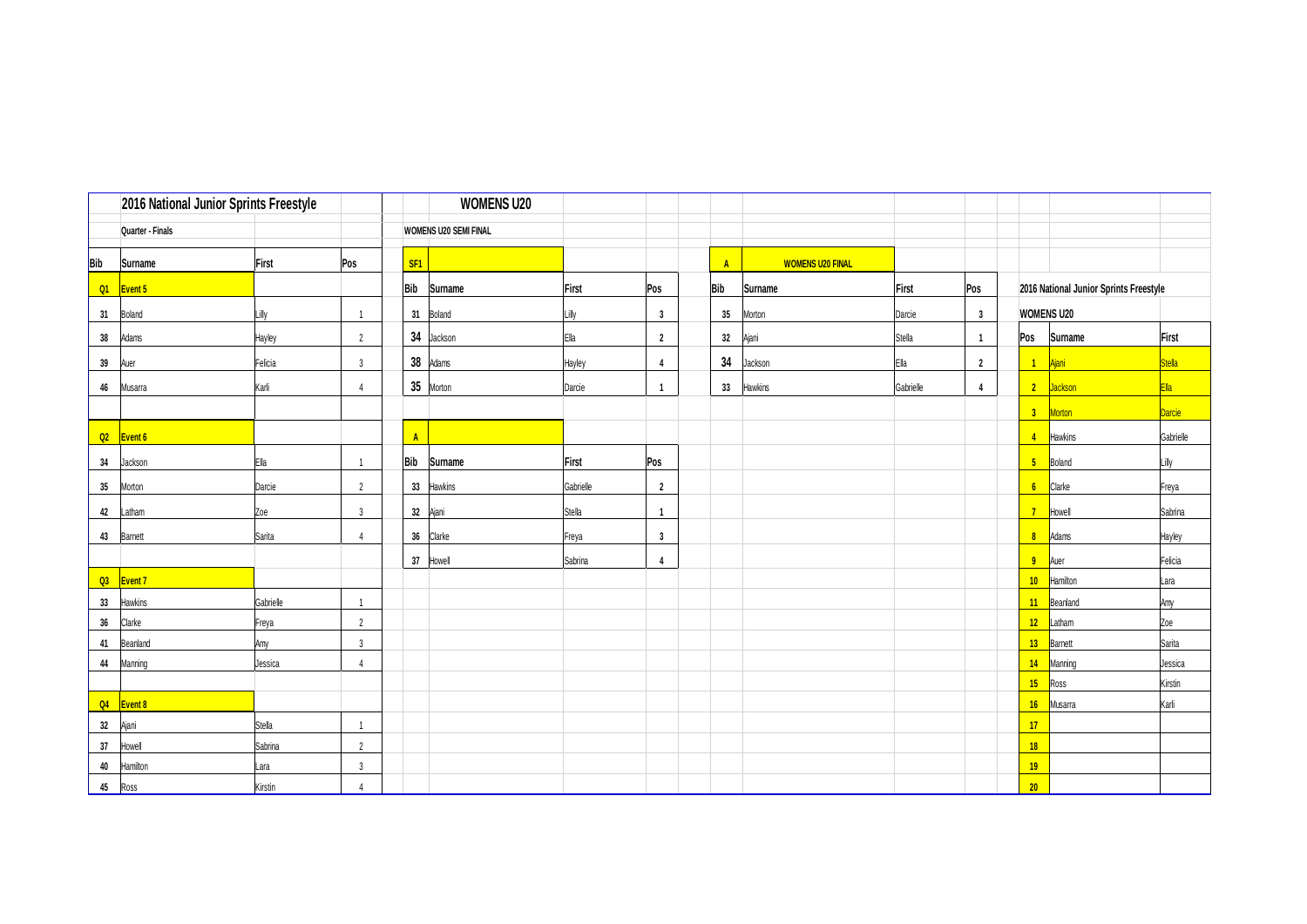| <b>MU16</b>    |               |         |                          |              |               |         |                |                |                                        |                                        |              |
|----------------|---------------|---------|--------------------------|--------------|---------------|---------|----------------|----------------|----------------------------------------|----------------------------------------|--------------|
|                |               |         |                          |              |               |         |                |                | 2016 National Junior Sprints Freestyle |                                        |              |
|                |               |         |                          |              |               |         |                |                | <b>Mens U16 Overall</b>                |                                        |              |
| S <sub>1</sub> | Event 9       |         |                          | $\mathbf{A}$ |               |         |                | Pos            | Surname                                | First                                  | <b>State</b> |
| <b>Bib</b>     | Surname       | First   | Pos                      | <b>Bib</b>   | Surname       | First   | Pos            | - 1            | Walker-Broose                          | Bentley                                | <b>NSW</b>   |
| 61             | Walker-Broose | Bentley | -1                       | 61           | Walker-Broose | Bentley |                | $\overline{2}$ | De Campo                               | Fedele                                 | Vic          |
| 64             | Flanagan      | Liam    | $\overline{2}$           | 62           | De Campo      | Fedele  | $\overline{2}$ | 3              | Hall                                   | Oskar                                  | <b>NSW</b>   |
| 65             | Zeilic        | Robbie  | 3                        | 63           | Hall          | Oskar   | 3              | $\overline{4}$ | Flanagan                               | Liam                                   | Vic          |
| 68             | Manning       | Patrick | 4                        | 64           | Flanagan      | Liam    |                | 5              | Zeilic                                 | Robbie                                 | <b>NSW</b>   |
| 70             | Grafen        | Matthew | 5                        |              |               |         |                | 6              | Inglis                                 | Max                                    | <b>NSW</b>   |
| 147            | Barrow        | James   | 6                        |              |               |         |                | $\overline{7}$ | Ryan                                   | Finn                                   | Vic          |
| S <sub>2</sub> | Event 10      |         |                          |              |               |         |                | 8              | Manning                                | Patrick                                | Vic          |
| Bib            | Surname       | First   | Pos                      |              |               |         |                | 9              | Arnott                                 | Oscar                                  | Vic          |
| 62             | De Campo      | Fedele  | $\overline{\phantom{a}}$ |              |               |         |                | 10             | Grafen                                 | Matthew                                | Vic          |
| 63             | Hall          | Oskar   | $\overline{2}$           |              |               |         |                | 11             | Barrow                                 | James                                  | Vic          |
| 66             | Inglis        | Max     | 3                        |              |               |         |                | 12             |                                        |                                        |              |
| 67             | Ryan          | Finn    | $\overline{4}$           |              |               |         |                | 13             |                                        |                                        |              |
| 69             | Arnott        | Oscar   | 5                        |              |               |         |                | 14             |                                        |                                        |              |
|                |               |         |                          |              |               |         |                |                |                                        |                                        |              |
| <b>WU16</b>    |               |         |                          |              |               |         |                |                |                                        |                                        |              |
|                |               |         |                          |              |               |         |                |                |                                        | 2016 National Junior Sprints Freestyle |              |

| <b>WU 16</b>   |                     |         |                           |                 |                  |                |                         |            |            |        |              |                |                                        |                |            |
|----------------|---------------------|---------|---------------------------|-----------------|------------------|----------------|-------------------------|------------|------------|--------|--------------|----------------|----------------------------------------|----------------|------------|
|                |                     |         |                           |                 |                  |                |                         |            |            |        |              |                | 2016 National Junior Sprints Freestyle |                |            |
|                |                     |         |                           |                 |                  |                |                         |            |            |        |              |                | <b>Womens U16 Overall</b>              |                |            |
| Q <sub>1</sub> | Event 11            |         |                           | SF <sub>1</sub> |                  |                |                         |            |            |        |              |                | Pos Surname                            | <b>First</b>   | State      |
| <b>Bib</b>     | Surname             | First   | Pos                       | <b>Bib</b>      | Surname          | First          | Pos                     | F          | Final WU16 |        |              |                | Champion                               | Emily          | <b>NSW</b> |
| 71             | Champion            | Emily   |                           | -71             | Champion         | Emily          | $\overline{1}$          | <b>Bib</b> | Surname    | First  | Pos          | $\overline{2}$ | Cridland                               | Phoebe         | <b>NSW</b> |
| 78             | Agnew               | Lara    | $\overline{2}$            | 73              | Cridland         | Phoebe         | $\overline{2}$          | 71         | Champion   | Emily  | $\mathbf{1}$ | 3              | Duffy                                  | Maysen         | Vic        |
| 79             | Smith               | Nicola  | 3                         | 78              | Agnew            | Lara           | $\overline{4}$          | 72         | Duffy      | Maysen | 3            | $\overline{4}$ | Miskin                                 | Lulu           | <b>NSW</b> |
| 86             | Wright              | Hannah  |                           | 75              | Oldis            | Brianna        | 3                       | 73         | Cridland   | Phoebe | $\mathbf{2}$ | 5              | Oldis                                  | <b>Brianna</b> | Vic        |
|                |                     |         |                           |                 |                  |                |                         | 74         | Miskin     | Lulu   | 4            | 6              | <b>Hinckfuss</b>                       | Chloe          | <b>NSW</b> |
| Q2             | Event 12            |         |                           | SF2             |                  |                |                         |            |            |        |              | $\overline{7}$ | Price                                  | Hannah         | Vic        |
| <b>Bib</b>     | Surname             | First   | Pos                       | <b>Bib</b>      | Surname          | First          | Pos                     |            |            |        |              | 8              | Agnew                                  | Lara           | ACT        |
| 73             | Cridland            | Phoebe  |                           | 74              | Miskin           | Lulu           | $\overline{2}$          |            |            |        |              | 9              | Smith                                  | Nicola         | Vic        |
| 75             | Oldis               | Brianna | $\overline{2}$            | 72              | Duffy            | Maysen         | $\mathbf{1}$            |            |            |        |              | 10             | Timewell                               | Lola           | <b>NSW</b> |
| 82             | Logan               | Isobel  | 3                         | 76              | <b>Hinckfuss</b> | Chloe          | 3                       |            |            |        |              | 11             | Pammer                                 | Leila          | Vic        |
| 83             | <b>Benne Keeble</b> | Acacia  | $\Delta$                  | 77              | Price            | <b>H</b> annah | $\overline{\mathbf{4}}$ |            |            |        |              | 12             | Logan                                  | Isobel         | <b>NSW</b> |
|                |                     |         |                           |                 |                  |                |                         |            |            |        |              | 13             | Benne Keeble                           | Acacia         | Vic        |
| Q3             | Event 13            |         |                           |                 |                  |                |                         |            |            |        |              | 14             | Ryan                                   | Molly          | Vic        |
| <b>Bib</b>     | Surname             | First   | Pos                       |                 |                  |                |                         |            |            |        |              | 15             | Moon                                   | Saskia         | <b>NSW</b> |
| 74             | Miskin              | Lulu    |                           |                 |                  |                |                         |            |            |        |              | 16             | Wright                                 | Hannah         | <b>NSW</b> |
| 76             | <b>Hinckfuss</b>    | Chloe   | $\overline{2}$            |                 |                  |                |                         |            |            |        |              | 17             |                                        |                |            |
| 81             | Pammer              | Leila   | 3                         |                 |                  |                |                         |            |            |        |              |                |                                        |                |            |
| 84             | Ryan                | Molly   | $\boldsymbol{\varLambda}$ |                 |                  |                |                         |            |            |        |              |                |                                        |                |            |
|                |                     |         |                           |                 |                  |                |                         |            |            |        |              |                |                                        |                |            |
| Q4             | <b>Event 14</b>     |         |                           |                 |                  |                |                         |            |            |        |              |                |                                        |                |            |
| <b>Bib</b>     | Surname             | First   | <b>Pos</b>                |                 |                  |                |                         |            |            |        |              |                |                                        |                |            |
| 72             | Duffy               | Maysen  |                           |                 |                  |                |                         |            |            |        |              |                |                                        |                |            |
| 77             | Price               | Hannah  | $\overline{2}$            |                 |                  |                |                         |            |            |        |              |                |                                        |                |            |
| 80             | Timewell            | Lola    | 3                         |                 |                  |                |                         |            |            |        |              |                |                                        |                |            |
| 85             | Moon                | Saskia  | 4                         |                 |                  |                |                         |            |            |        |              |                |                                        |                |            |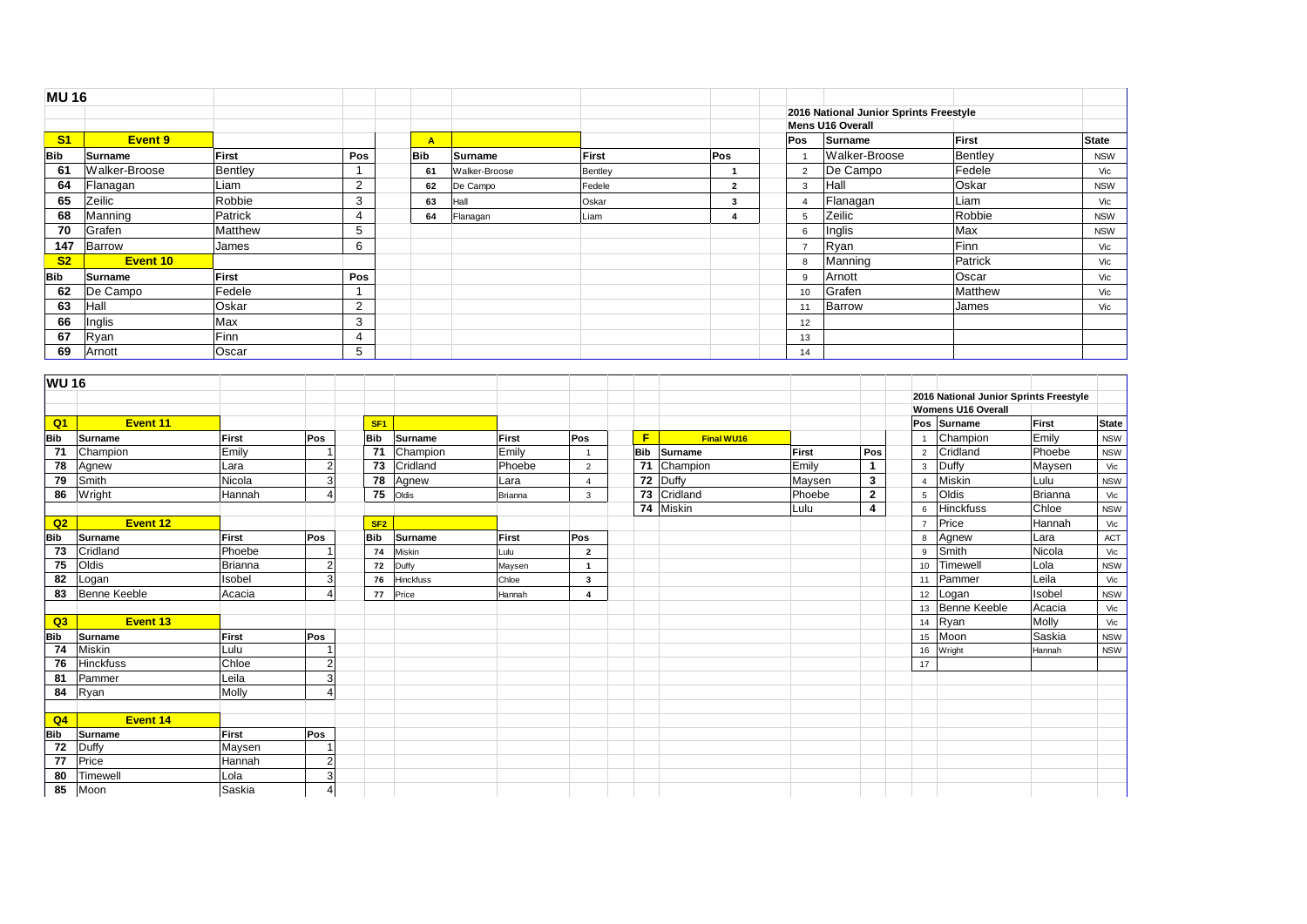|                | Race 2016 National Junior Sprints Freestyle                                                            |                                                                |                                                            |                  |                    |              |                      |                      |                                         | <b>MU14</b>                               |              |
|----------------|--------------------------------------------------------------------------------------------------------|----------------------------------------------------------------|------------------------------------------------------------|------------------|--------------------|--------------|----------------------|----------------------|-----------------------------------------|-------------------------------------------|--------------|
| <b>MU 14</b>   |                                                                                                        |                                                                |                                                            |                  |                    |              |                      |                      |                                         |                                           |              |
|                |                                                                                                        |                                                                |                                                            |                  |                    |              |                      |                      | 2016 National Junior Sprints Freestyle  |                                           |              |
|                |                                                                                                        |                                                                |                                                            |                  |                    |              |                      |                      | Mens U14 Overall                        |                                           |              |
| S <sub>1</sub> | <b>Event 15</b>                                                                                        |                                                                |                                                            | $\mathbf{A}$     |                    |              |                      |                      | Pos Surname                             | First                                     | State        |
| Bib            | Surname                                                                                                | <b>First</b>                                                   | Pos                                                        | <b>Bib</b>       | <b>Surname</b>     | <b>First</b> | Pos                  | $\overline{1}$       | <b>Hinckfuss</b>                        | Hugo                                      | <b>NSW</b>   |
| 91             | <b>Hinckfuss</b>                                                                                       | Hugo                                                           | 1                                                          | 91               | <b>Hinckfuss</b>   | Hugo         | $\mathbf{1}$         | 2                    | Silvester                               | Tommi                                     | Vic          |
|                | 94 Logan                                                                                               | Sam                                                            | 3                                                          | 92               | Silvester          | Tommi        | $\mathbf 2$          | 3                    | Forrer                                  | Ash                                       | Vic          |
|                | 95 Walker-Broose                                                                                       | Spencer                                                        | $\overline{2}$                                             | 95               | Walker-Broose      | Spencer      | 4                    | $\overline{4}$       | Walker-Broose                           | Spencer                                   | <b>NSW</b>   |
|                | 98 Patterson                                                                                           | David                                                          | 4                                                          | 93               | Forrer             | Ash          | 3                    | 5                    | Logan                                   | Sam                                       | <b>NSW</b>   |
| 100 0          |                                                                                                        | 0                                                              |                                                            |                  |                    |              |                      | 6                    | Mitchell                                | <b>Brynly</b>                             | <b>ACT</b>   |
|                |                                                                                                        |                                                                |                                                            |                  |                    |              |                      | $\overline{7}$       | Wright                                  | Nicholas                                  | <b>NSW</b>   |
| S <sub>2</sub> | Event 16                                                                                               |                                                                |                                                            |                  |                    |              |                      | 8                    | Patterson                               | David                                     | <b>NSW</b>   |
| <b>Bib</b>     | Surname                                                                                                | <b>First</b>                                                   | Pos                                                        |                  |                    |              |                      |                      |                                         |                                           |              |
|                | 92 Silvester                                                                                           | Tommi                                                          | $\mathbf{1}$                                               |                  |                    |              |                      |                      |                                         |                                           |              |
|                | 93 Forrer                                                                                              | Ash                                                            | $\overline{c}$                                             |                  |                    |              |                      |                      |                                         |                                           |              |
| 96             | Mitchell                                                                                               | <b>Brynly</b>                                                  | 3                                                          |                  |                    |              |                      |                      |                                         |                                           |              |
|                | 97 Wright                                                                                              | Nicholas                                                       | 4                                                          |                  |                    |              |                      |                      |                                         |                                           |              |
|                |                                                                                                        |                                                                |                                                            |                  |                    |              |                      |                      |                                         |                                           |              |
| <b>WU14</b>    |                                                                                                        |                                                                |                                                            |                  |                    |              |                      |                      |                                         |                                           |              |
|                |                                                                                                        |                                                                |                                                            |                  |                    |              |                      |                      | 2016 National Junior Sprints Freestyle  |                                           |              |
|                |                                                                                                        |                                                                |                                                            |                  |                    |              |                      |                      | <b>Womens U14 Overall</b>               |                                           |              |
| S <sub>1</sub> | <b>Event 17</b>                                                                                        |                                                                |                                                            | $\blacktriangle$ |                    |              |                      |                      | Pos Surname                             | First                                     | <b>State</b> |
| <b>Bib</b>     | Surname                                                                                                | First                                                          | Pos                                                        | <b>Bib</b>       | Surname            | <b>First</b> | Pos                  | $\overline{1}$       | Murnane                                 | Lily                                      | Vic          |
|                | 155 Murnane                                                                                            | Lily                                                           | 1                                                          | 155              | Murnane            | Lily         | $\blacktriangleleft$ | $\overline{2}$       | Evans                                   | Zana                                      | <b>NSW</b>   |
|                | 104 $\overline{\text{Essex}}$                                                                          | Lara                                                           | $\overline{2}$                                             |                  | Moon<br>103        | Isabella     | $\mathbf{3}$         | 3                    | Moon                                    | Isabella                                  | <b>NSW</b>   |
|                | 105 $Z_{\text{war}}$                                                                                   | India                                                          | 3                                                          |                  | Evans<br>102       | Zana         | $\mathbf{2}$         | $\overline{4}$       | Essex                                   | Lara                                      | <b>ACT</b>   |
|                | 108 Armitage                                                                                           | Ayla                                                           | $\overline{4}$                                             |                  | 104 $\left $ Essex | Lara         | 4                    | 5                    | Zwar                                    | India                                     | <b>NSW</b>   |
|                |                                                                                                        |                                                                | <b>DNS</b>                                                 |                  |                    |              |                      | 6                    | Burke                                   |                                           | <b>NSW</b>   |
|                |                                                                                                        |                                                                |                                                            |                  |                    |              |                      |                      |                                         |                                           | Vic          |
|                | Event 18                                                                                               |                                                                |                                                            |                  |                    |              |                      | 8                    |                                         |                                           | Vic          |
| <b>Bib</b>     |                                                                                                        |                                                                |                                                            |                  |                    |              |                      | 9                    |                                         |                                           | <b>NSW</b>   |
|                |                                                                                                        |                                                                |                                                            |                  |                    |              |                      |                      |                                         |                                           | <b>NSW</b>   |
|                |                                                                                                        |                                                                | $\mathbf 1$                                                |                  |                    |              |                      |                      |                                         |                                           |              |
|                |                                                                                                        |                                                                |                                                            |                  |                    |              |                      |                      |                                         |                                           |              |
|                |                                                                                                        |                                                                |                                                            |                  |                    |              |                      |                      |                                         |                                           |              |
|                |                                                                                                        |                                                                |                                                            |                  |                    |              |                      |                      |                                         |                                           |              |
| S <sub>2</sub> | 110 Brennan<br>Surname<br>102 Evans<br>$103$ Moon<br>$106$ Burke<br>107 $\vert$ Cullen<br>$109$ Colvin | Alex<br>First<br>Zana<br>Isabella<br>Olivia<br>Jorja<br>Maggie | Pos<br>$\overline{2}$<br>3<br>$\overline{\mathbf{4}}$<br>5 |                  |                    |              |                      | $\overline{7}$<br>10 | Cullen<br>Armitage<br>Colvin<br>Brennan | Olivia<br>Jorja<br>Ayla<br>Maggie<br>Alex |              |